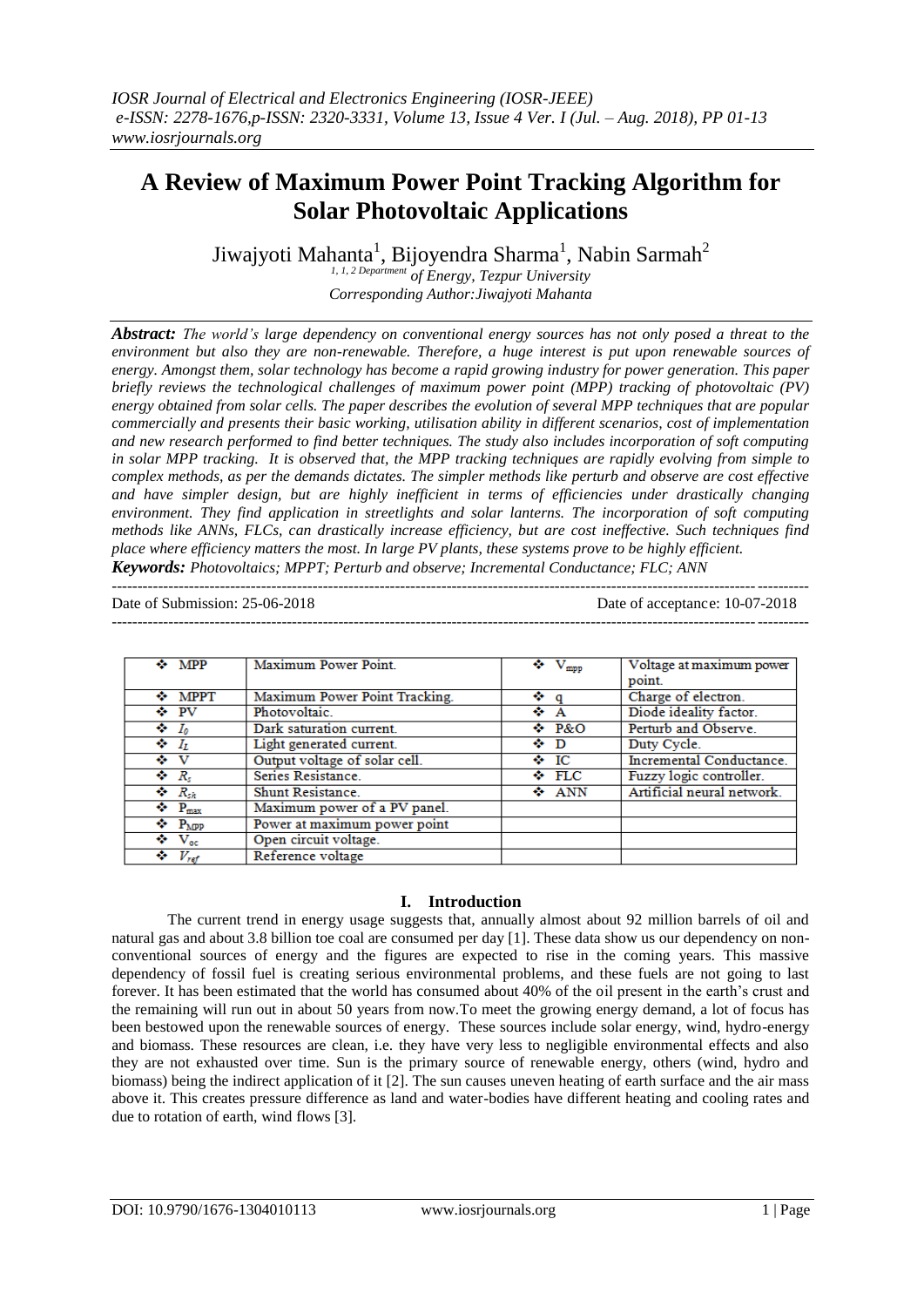

**Fig 1:** World primary Energy usage [1]

The sun also causes water from seas to evaporate and form clouds. These clouds are carried by the wind and distributed throughout the earth's atmosphere. As they cool down, they form rain and maintain the water cycle in rivers, lakes and springs. Solar energy is also captivated by plants to produce food, their leaves work like biological solar panels which absorbs radiation to reduce  $CO<sub>2</sub>$  to form glucose [4]. Thus, all the earth renewable sources are indirectly dependent on the sun.

However, renewables provide only about 15% of the world's energy demands. The architecture of the established technology i.e. our present energy conversion devices, are designed to primarily work on nonconventional sources of energy. The renewables have a promising future but the problems associated with them mainly include availability, storage and long distance transmission with minimum losses.

Mostly utilised renewable resources today are Wind, Hydro and Solar. In most countries there is abundance of wind power which can be utilised to generate electricity. Highest globally installed wind power capacity is seen in Asia with a cumulative capacity of 203,643 MW followed by Europe and North America with 161,330MW and 97,611MW respectively [5]. But availability of utilisable wind is specific to zones i.e. they are mostly available in coastal regions. Solar energy is becoming a hot topic in recent years. A lot of investment is done upon solar P.V. technology. During 2016, additional 75 GW of solar PV capacity was installed thereby increasing the total world production to 303 GW. In 2016, China installed additional 35.5GW thereby increasing their installed capacity up to 74GW which is the highest capacity among other countries. The top 10 countries to have installed solar power generation plants are Germany, China, U.S. Italy, U.K. India, France, Australia and Spain. India recently installed about 4.1 GW (up from 2 GW in 2015) thereby increasing the capacity to 9.1 GW. Tamil Nadu (with nearly 1.6 GW) overtook Rajasthan (1.3 GW), followed by (1.1 GW) Andhra Pradesh and Gujarat (1 GW) for cumulative capacity [6]. Thus, we may conclude that as the energy demand is rising most of the countries are switching to renewable energy for power generation as they prove to environmental friendly sources which provide green energy to the world.

The most promising fact about solar photovoltaic technology is that electricity generation is free; i.e. the panel will provide electricity as long as it receives radiation with no environmental side-effects. Unlike wind or biomass, solar energy is sufficiently available therefore, most of the countries are heavily investing in this technology [7]. Before installation of a solar plant, radiation data for that area must be statistically reviewed. Solar radiation data is collected using devices like pyrheliometer (for direct radiation measurements) [8], Pyranometers (for irradiance measurements) [9]. Radiation data is averaged over a period of time to determine the feasibility of a particular site for solar power generation [10]. Conversion of solar radiation to electricity and its distribution or utilization, involves a complex series of conversions and includes various devices. This means that the terminals of a solar panel can't directly be connected to a load. This is because of the fact that each solar cell in the panel, behaves as a direct current (D.C.) source. When solar cells are connected in series, the voltage of each cell gets added up, while in parallel, their currents gets added up. Therefore, devices like maximum power point tracker (MPPT), inverters, power converters etc. must be used in conjunction in order to utilise the electricity obtained from the solar panels [11]. The most common PV configurations includes solar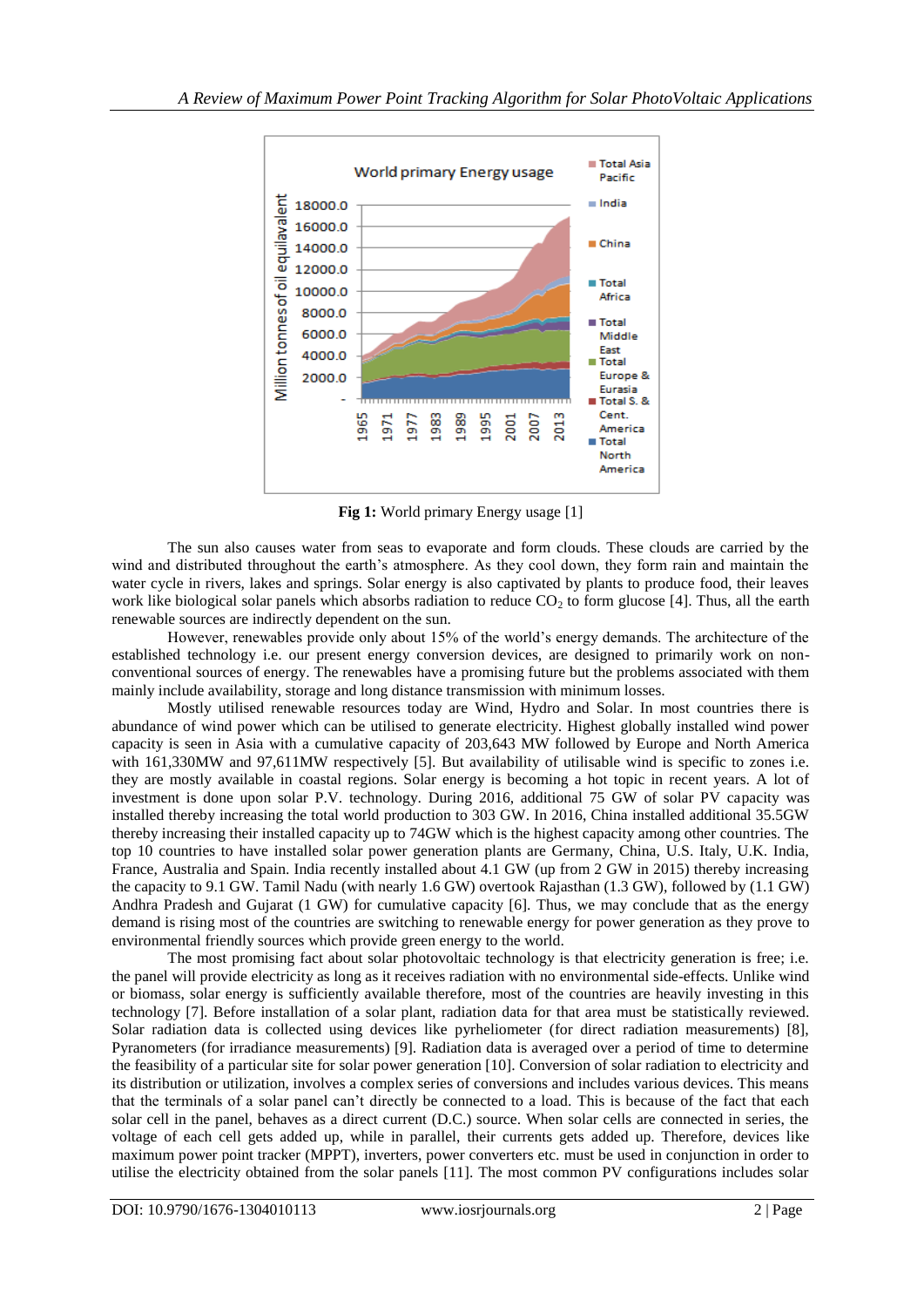panels connected in series and parallel to give the desired voltage and current, a centrally connected inverter for converting the D.C output of the panels to A.C. and grid connection, a battery is used which works like a buffer to provide sufficient power during unavailability of solar radiation [12]. But there are certain effects like shading and temperature effects which decrease the overall efficiency of a centrally connected inverter PV system.



**Fig 2**: Schematic diagram of a centrally connected PVarray

Fig 2 represents the schematic diagram of a centrally connected PV array; the diodes are introduced to account for the shading effect which is caused when unequal amount of solar radiation falls on one of the modules of that array. In this case, the module consumes power acting as a high resistance rather than a power source. The diodes restrict power flow within the branches of the array. However, these types of configurations tend to have more losses as each module may not be working at the maximum power point due the obligatory series diodes inserted in each parallel branch of the structure and centralised MPPT algorithm [13].



**Fig 3**: Schematic representation of grid connected PVsystem with independent power converters in each branch

With advancement in electronic technology, a smarter way of connecting the branches of a PV array has surfaced. Fig 3 represents the schematic representation of modified configuration which is more efficient. In this case each branch is connected to a micro-inverter which accounts for the series diodes as well as each branch of the array can have its dedicated algorithm for maximum power generation [14].

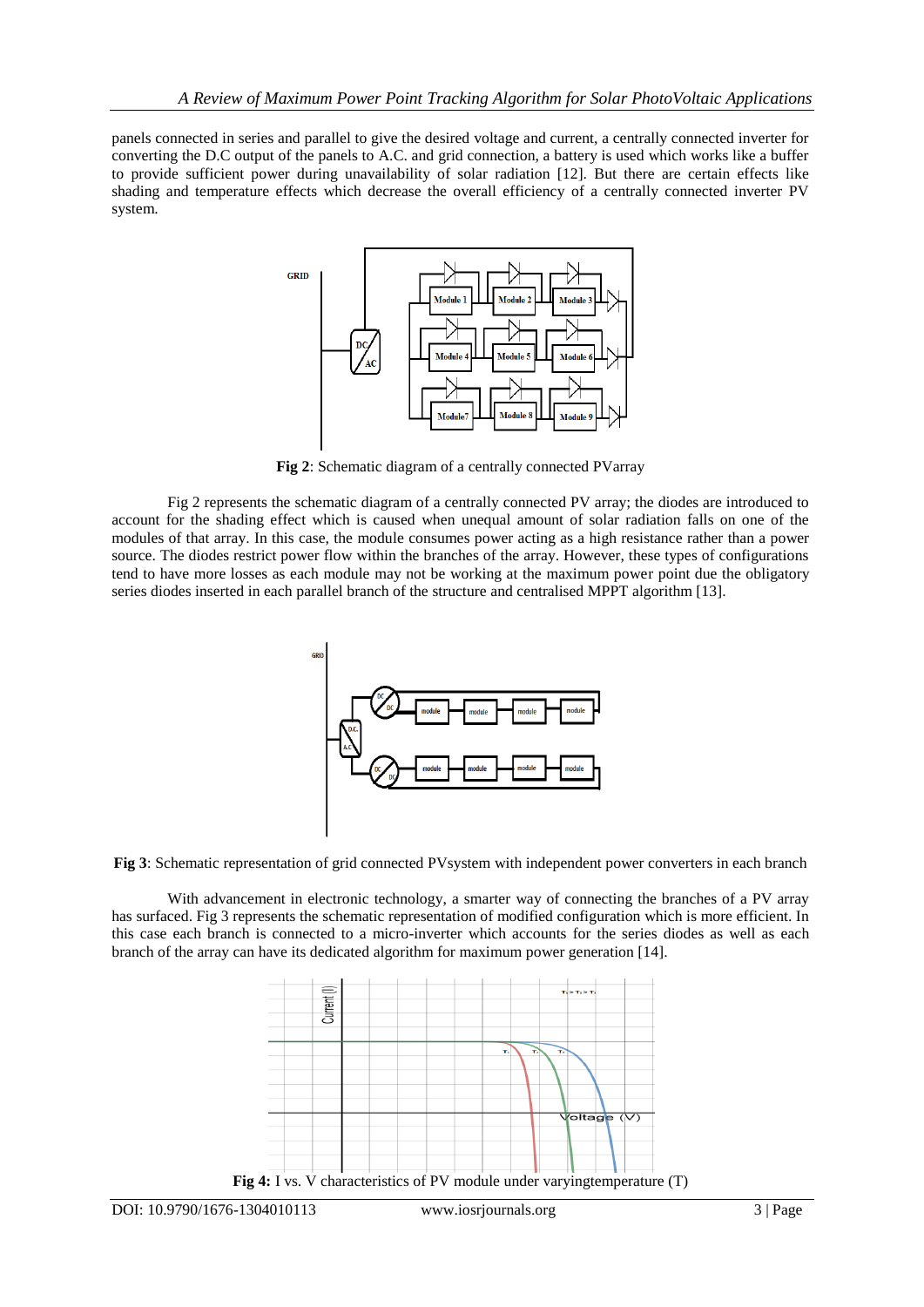

**Fig 5:** I vs. V characteristics of PV moduleunder varyingRadiation (∅)

The non-linear behaviour of solar panel is associated with irradiance and temperature. The equivalent circuit representation is shown in figure b2, and its current equation is given as:

$$
I = I_L - I_0(e^{\frac{q(V - IRs)}{AKT}} - 1) - \frac{V - IRs}{R\omega} \dots \dots \dots (i)
$$

Where *I* is the total output current,  $I_0$  is the dark saturation current,  $I_L$  is the light generated current, V is the output voltage,  $R_s$  is the series resistance and  $R_s$  is the shunt resistance,  $K$  is the Boltzmann constant, T is the temperature (in Kelvins) q is the charge of electron and *A* is the diode ideality factor. The variation of open circuit voltage and short circuit current with variation in temperature and irradiance are shown in Fig 4 and Fig 5 respectively. The total output power depends upon radiation or irradiance. It is evident from the characteristic curve [Fig 6] of a PV module that for maximum power transfer, the solar panel must operate at its maximum voltage and current available at a particular radiation and temperature. There are several methods for tracking the maximum power point (MPP) [12]. Among them, Perturband Observe (P&O), Incremental Conductance (IC) [15] and Hill Climbing (HC) [16, 17] are the most popular. These methods arewidely applied in several commercial dc–dc converters (for battery chargers) and dc–ac inverters (for grid-tied). For cheap circuitry such as street lamps, simpler methods such as the Fractional Open Circuit Voltage [18] Fractional Short Circuit Current [19] and RippleCorrelation Control [20] are employed. These MPPTs techniques require only a few sensors so they are cheap, but their accuracy is very low. Other methods include Current Sweep [21], DC-link CapacitorDrop Control, Load Current and Load Voltage Minimization, dP/dV or dP/dI Feedback Control [22], Linear Current control, State-based MPPT [23], Best Fixed Voltage algorithm [24], LinearReoriented Coordinate [25] and Slide Control method [26]. But these methods are more research oriented and has not reached a matured level for commercialisation.

#### *Perturb and observe method*

For extracting maximum power from solar panel the duty cycle of the power converters is adjusted with the dynamic behaviour of solar radiation. In order to do so, the power conditioning unit of any solar photovoltaic plant contains a maximum power point controller which regulates the duty cycle according to changes in irradiance and temperature [27]. The Perturb and Observe (P&O) method is most commonly mentioned in many conference papers and journals [27-29]. Basically the voltage and current outputs are measured for a particular irradiance. The power vs. voltage curve for the module varies as described in figure (c) for a given value of irradiance.



**Fig 6**: Power vs Voltage curve of a PV modu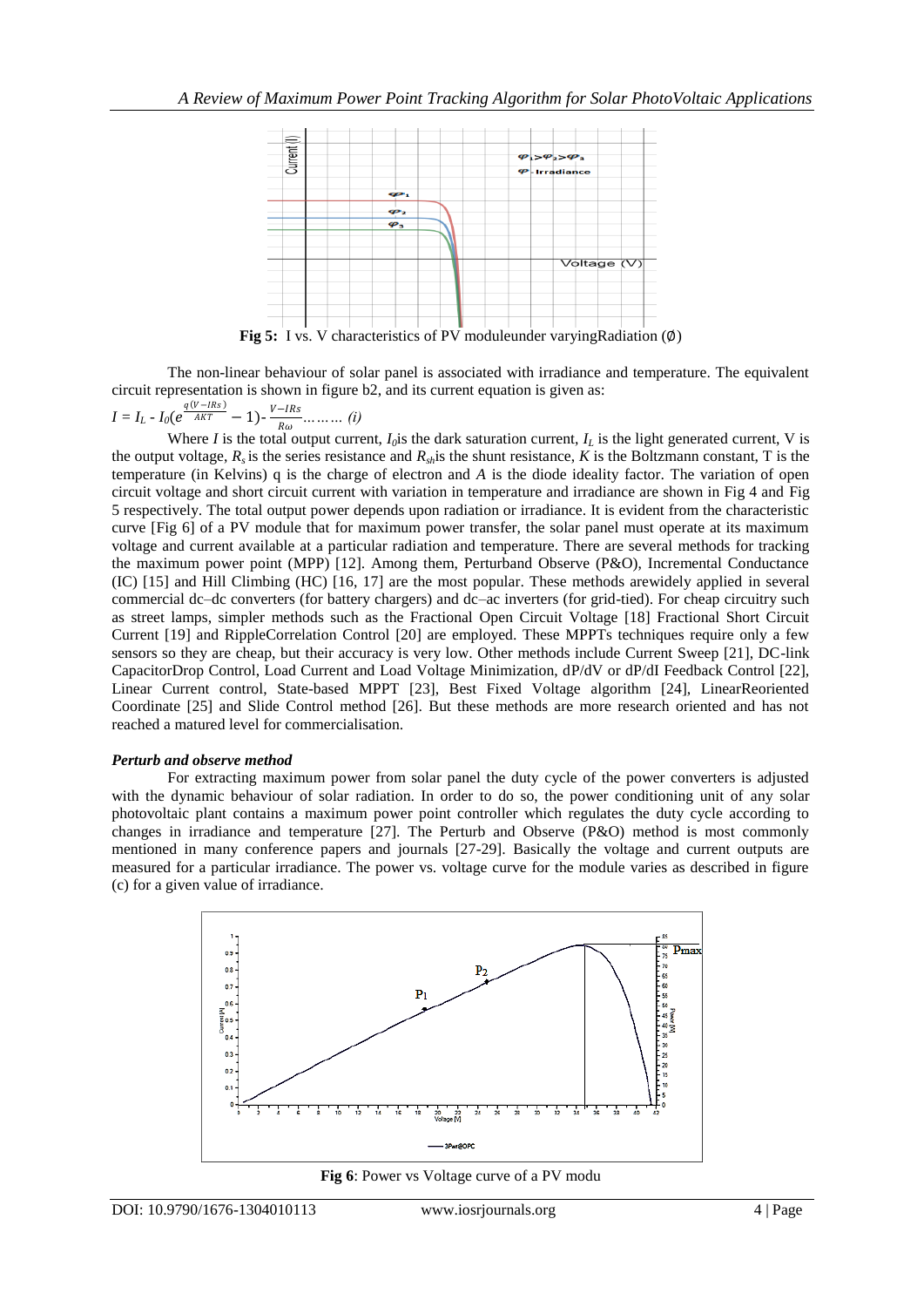

**Fig 7:** Maximum power point tracking of PV module

In P&O method the maximum power point is tracked along the power vs voltage curve. This is done by an algorithm that icrementally increases the voltage to its maximum power point region. With each increment in voltage, the tracker compares the power before and after incrementation. If there is increase in power, this implies that maximum power is not reached and the voltage needs to be increamented more as shown in Fig 6. If the incrementation leads to decrese in power, then the voltage must be reduced to achieve the maximum power point as shown in Fig 7 [30].



**Fig 8:** MPP tracking in changing radiation

However, there are certains limitations to this technique [31]. Consider a case where the irradiance has changed at the instant of two sampling. This case is illustrated in Fig 8 where according to the latest pertubation the algorthm has determined that the maximum power point is achieved after incrementing the voltage, i.e. the MPP lies to the right. However at that instant radiation changes and the new MPP shifts down (from  $P_{MPP}$  to P'<sub>MPP</sub> as illustrated in Fig 8 before any new pertubation. In this case, the algorthm thinks that the maximum power is towards right while it is to the left. Hence, drastic changes in weather conditions affects the accuracy of the system. In order to improve the accuracy and make the system run smoothly in dynamic condition, new adaptive pertub methods are being researched [32]. In another approach, a theoretical study has been carried out allowing the optimal choice of the two main parameters characterizing the P&O algorithm has been carried out. The idea behind the expected optimization method resides in the customization of the P&O MPPT parameters to the dynamic behaviour of the whole PV system. In this technique, one parameter which is suggested to be adjusted is the amplitude of the duty cycle and the other is the sampling interval [33], but this system implementation requires whole knowledge of the system, and is not a versatile one. In [34], hardware based analog version system of P&O oriented algorithm method is developed in which the measured values of voltage and power from the PV panel is differentiated with respect to time using a differentiator, this differentiated signals are passed through two comparators which gives a positive high output if the input signals are greater than zero, otherwise gives negative output.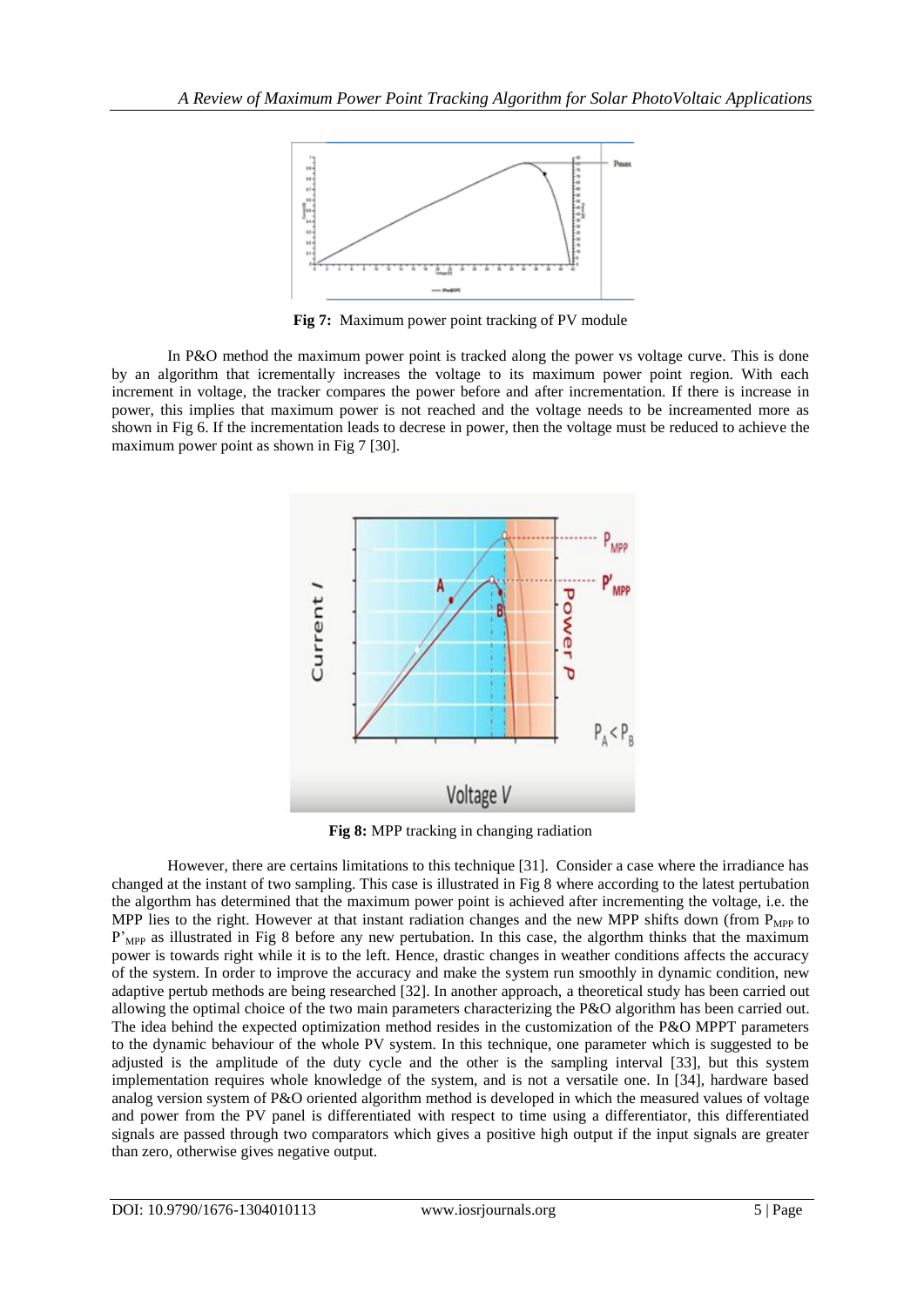

**Fig 9:** Flow chart of P&O method

The outputs of the two comparators are further multiplied using an analog multiplier and compared if the multiplied value is greater than or less than zero. At the later stage, the final output of the system is multiplied with a gain factor and then integrated to generate a reference voltage signal. The system claims to have an efficiency of 99.99% and fast response time in MPP tracking even in drastic change in insolation. In [35, 36] a more cost efficient P&O method has been innovated which employs a novel algorithm. In order to track MPP, this algorithm uses current obtained from the PV panel for calculation of duty-cycle (D) for the power converters, where the current serves as the reference signal.

## *Incremental Conductance method*

A more smarter aproach to tackle the problem associated with P&O method, is the measure of instantaneous conductance of the PV array for tracking maximum power point [37]. The conductance is the ratio of current (I) to voltage (V) or is the reciprocal of resistance. From Fig 10 and Fig 11 we can relate that the slope of power vs. voltage curve is positive upto the MPP Voltage ( $V_{mpp}$ ), at the  $V_{mpp}$  the slope becomes zero and beyond it, slope becomes negative. We know that,

Power (P) =  $V$  (voltage) $\times I$  (current) Therefore,  $dP$  $\frac{dP}{dV} = \frac{d(V.I)}{dV}$  $\frac{\overline{(v \cdot x)}}{dV}$  ...........(ii)

$$
\frac{dP}{dV} = I + V \frac{dI}{dV} \dots \dots \dots (iii)
$$

Now, at maximum power  $\frac{dP}{dV} = 0$ Therefore,  $I+V\frac{dI}{dV}$  $\frac{du}{dV} = 0$  .........(iv)

 $dI$  $\frac{dI}{dV} = -\frac{I}{V}$  $\frac{1}{V}$  = C(conductance)………..(v)

Thus if the value of  $\frac{dI}{dV} > -\frac{I}{V}$  $\frac{d}{dt}$  then voltage must be incremented to find the MPP, otherwise if  $\frac{dI}{dV} < -\frac{1}{V}$  $\frac{1}{V}$ , then the voltage must be decremented. Equation (iv) is considered to be the error signal (e), which is zero at MPP. The algorithm exploits these properties to find out the MPP. An advantage of this method to the previous one is that only the instantaneous conductance is to be observed and compared to the icremental conductance to track the MPP [38].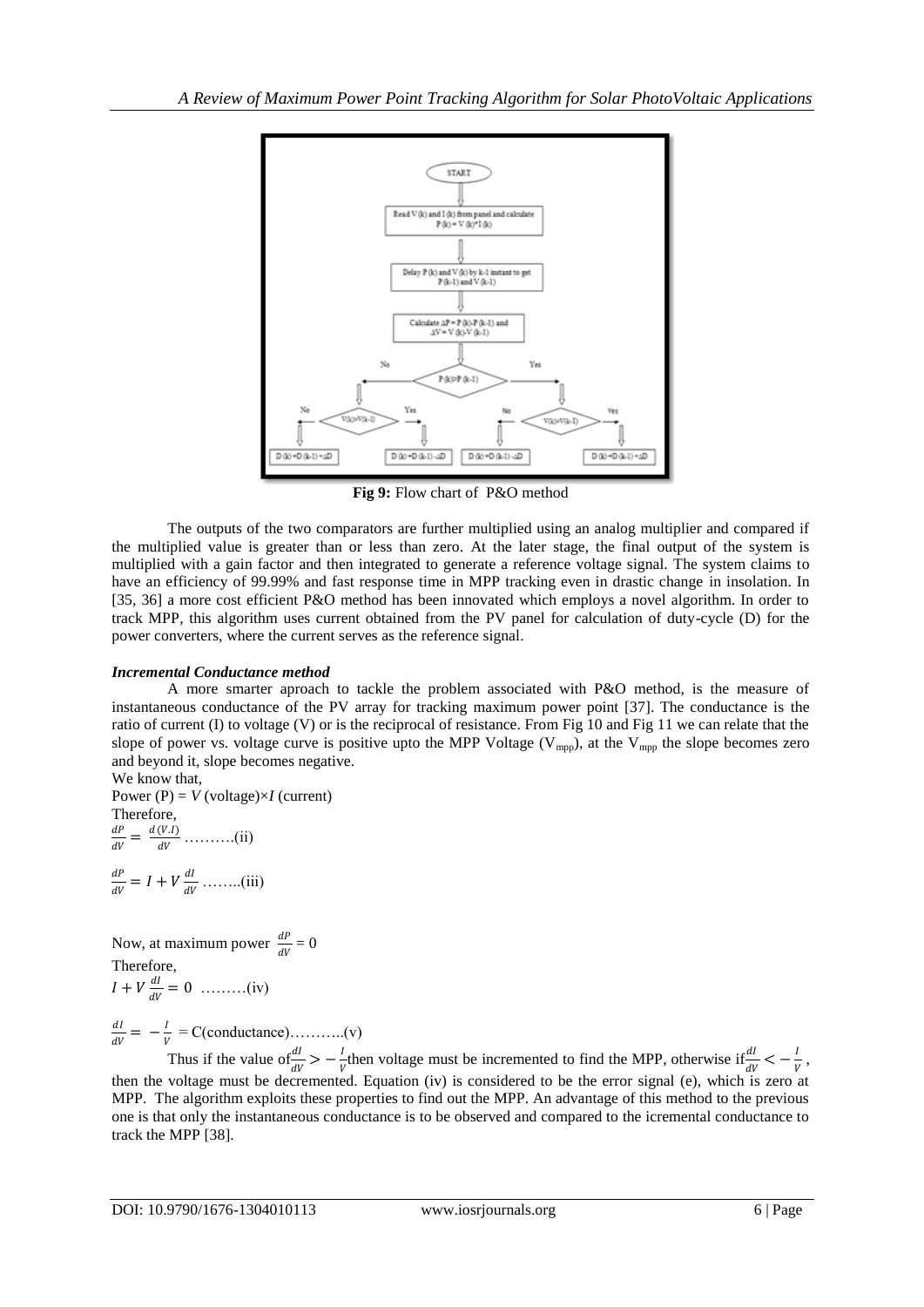

**Fig 10:** MPP tracking using IC method



#### **Fig 11:** Comparision of measured value of conductanceand change in output power

In [39], the variable-step-size Incremental Conductance method is compared with the fixed-step-size one. The variable step size with constant-voltage-tracking start-up system has a performance of 99.2%. In [40] a study was conducted to introduce a smart algorithm which eliminates the necessity of the PI controller. However, this method also has a very basic problem, the values  $\frac{dI}{dV}$  and  $\frac{I}{V}$  must be measured with high precision and the method is too slow for dynamic radiation changes [41]. Mostly, the incremental conductance method is integrated with soft computing methods for system versatility and improved efficiency [42].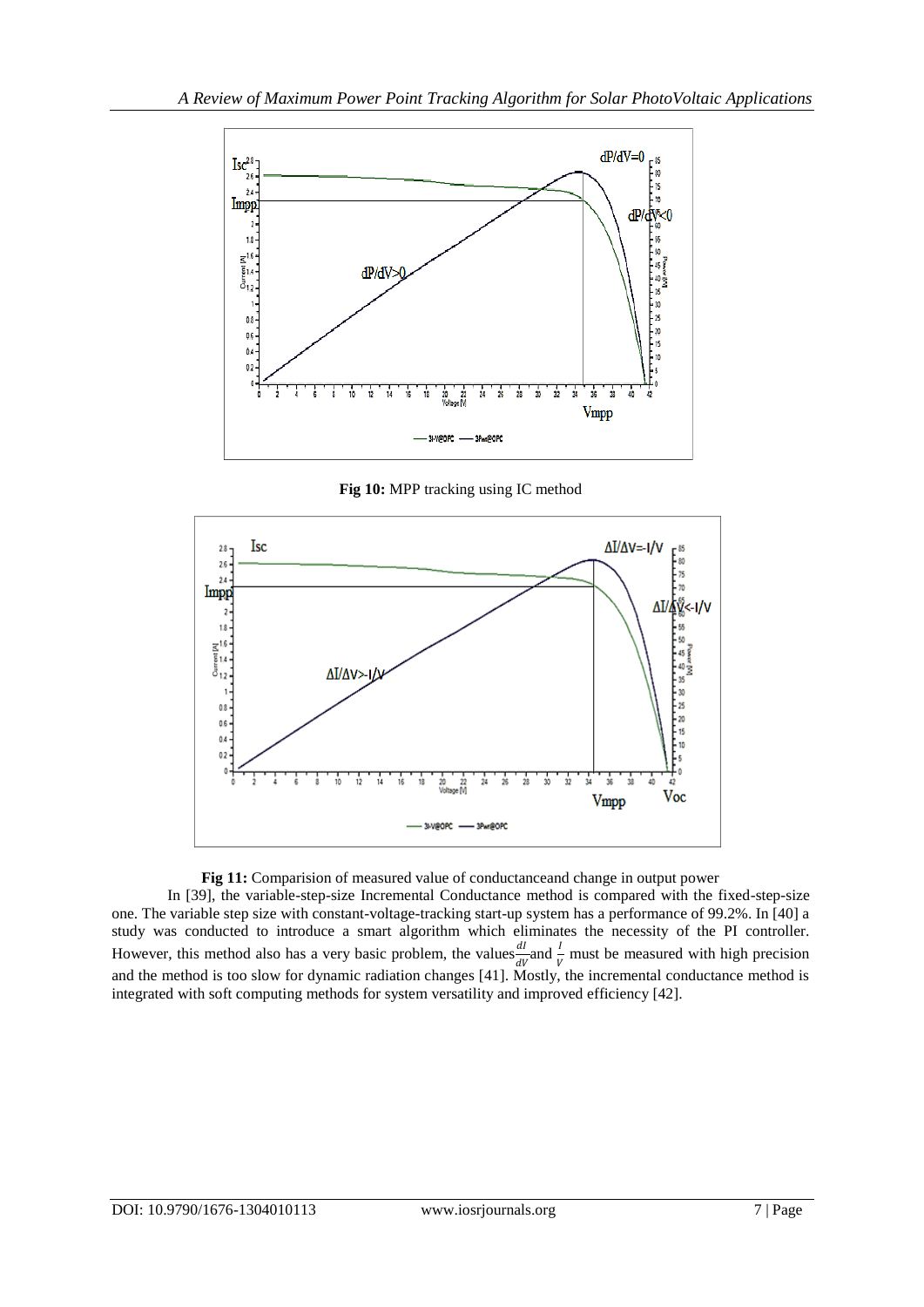

Fig 12: Flow-chrart of IC method

#### *Introduction to soft computing methods for MPP tracking:*

Introduction of soft computing methods like Fuzzy logic (FL) in MPP tracking in a solar panel can help improve the tracking efficiency and solve the problem of slow response of MPPT in dynamic weather conditions. MPPTs based on FLC, does not need the understanding of the specifications of the PV model [43, 44]. Generally there are three stages of control: fuzzification, decision making and de-fuzzification. In the first stage, i.e. in fuzzification, the input crisp variables are converted to linguistic variables of a membership functions. In the second stage, the rules operating are specified by IF-THEN statements which define the controller operation. The rules that designate this step are in the form of linguistic variable belonging to a fuzzy set. In the third stage, i.e. the de-fuzzification step, the fuzzy logic controller output is converted from a linguistic variable to a numerical variable still using a membership function, providing an analog signal which controls the duty cycle of the power converter drives the operating point to the MPP [45]. The FL-based MPPT in [43] has two inputs and one output. The two input variables are error (e) which is the difference between power at i<sup>th</sup> and  $(i-1)$ <sup>th</sup> instant and the change in error ( $\Delta e$ ) i.e. difference in the error signal at two instants, at the i<sup>th</sup> sampled time are defined as:  $D(i)-D(i-1)$ 

$$
e(i) = \frac{F(i) - F(i-1)}{V(i) - V(i-1)} \dots \dots \text{vi}
$$

 $\Delta e$  (i) = e (i) – e (i-1)……… vii

The fuzzy inference is carried out by using Mamdani's method and the de-fuzzification uses the centre of gravity to compute the output (duty cycle) of this fuzzy logic-based MPPT [46]. The process in which the FLC performs the calculation is called rules inference. In a fuzzy controller, the input current and voltages from the solar panel is converted to the linguistic variables of a membership function. For example in the following figure below (Fig 13), five fuzzy variables namely NB (Negative Big), NS (Negative Small), ZE (Zero), PS (Positive Small), PB (Positive Big) are used. More number of fuzzy variable leads to better efficiency as the range of input data gets divided into more intervals. This leads to improved efficiency of the overall system.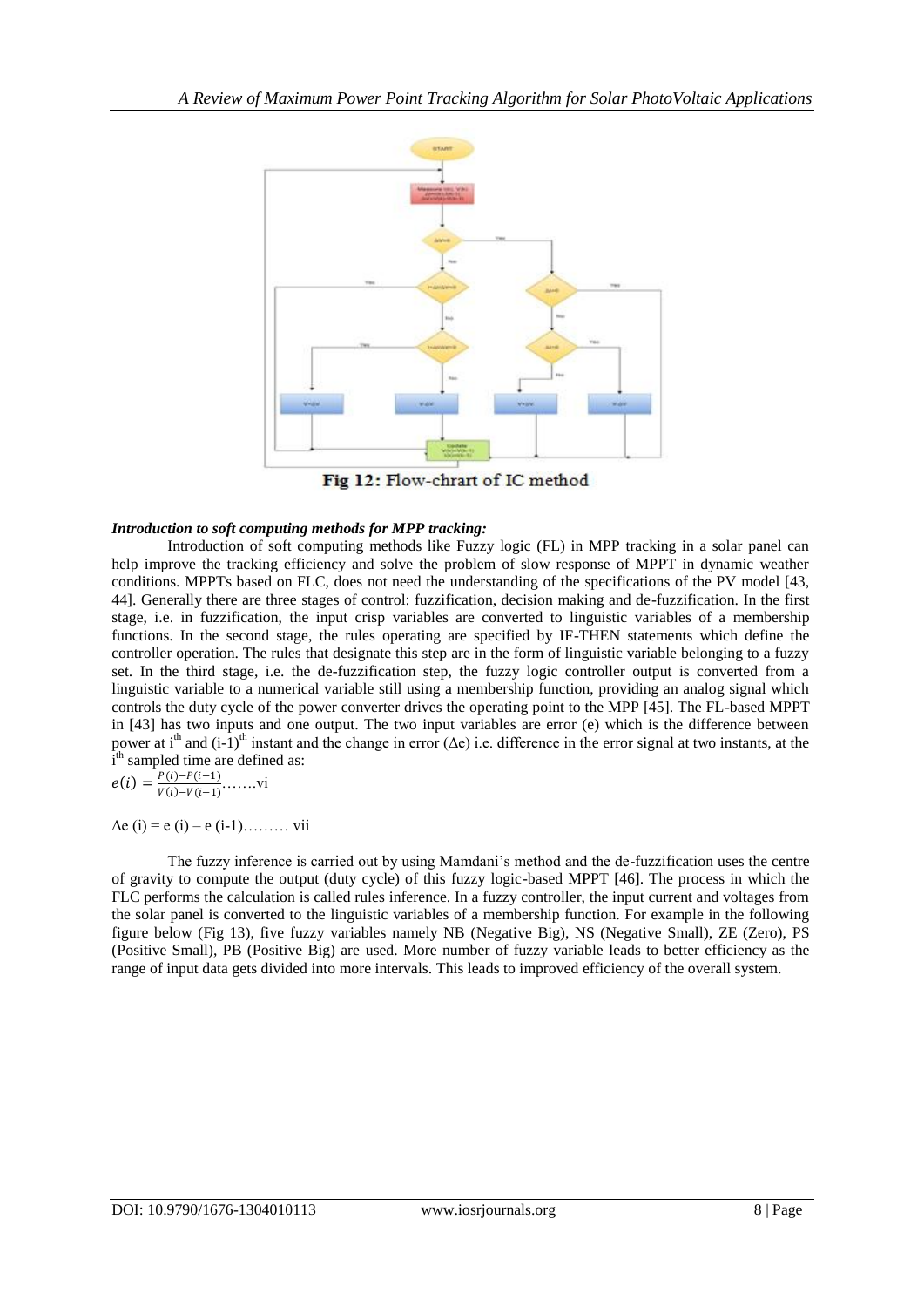

**Fig 13**(d)

**Fig 13**: (a) Membership function of error, (b)Membership function of change in error, (c) Membership function of duty cycle,(d) Surface view of input and output variables in FLC

In [47] an intelligent control mode is proposed for the maximum power point tracking (MPPT) of a photovoltaic system subjected to fluctuating temperature and insolation situations. This particular mode employs a fuzzy logic controller integrated to a DC-DC converter. The system claims to have a smoother signal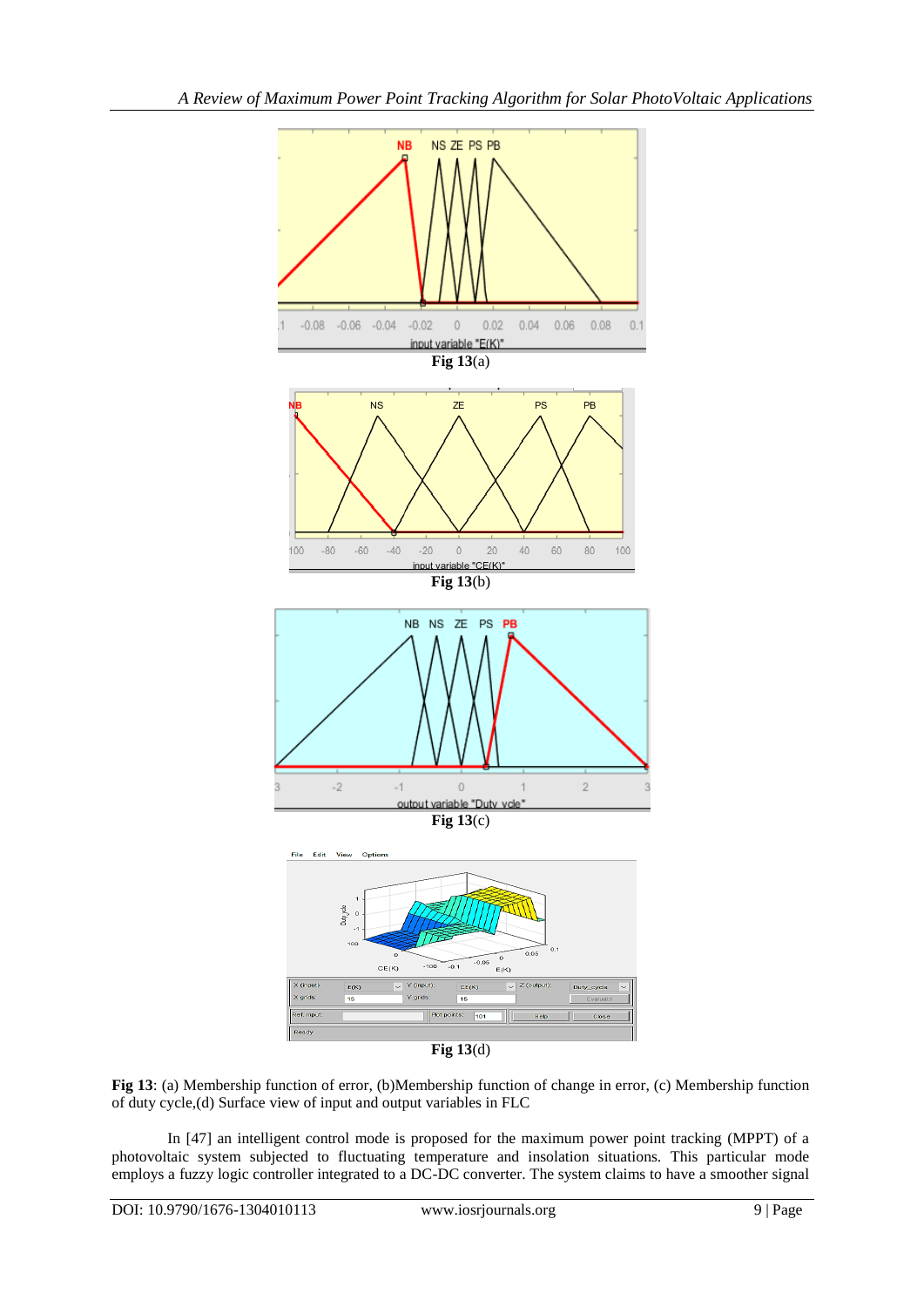for tracking MPP and faster response time. In [48] a method of maximum power point tracking using adaptive fuzzy logic control over traditional FL-Cs for grid-connected photovoltaic systems is developed. The system is capable of delivering power to a utility with low power and high power factor. In [49] a fuzzy controller based feed forward maximum power (MP) point tracking scheme is made for the interwoven dual boost (IDB) converter oriented photovoltaic (PV) system. The primary object of the tracking algorithm is to changes the duty ratio of the converter such that the solar cell array (SCA) voltage and the voltage corresponding to the MP point are same at that solar insolation. This is achieved by, generating an error signal by the feed forward loop and thereby comparing the instantaneous array voltage and reference voltage. This reference voltage is given by an artificial neural network. In [50] a fuzzy logic controller (FLC) based single-ended primary-inductor (SEPIC) converter for maximum power point tracking (MPPT) operation of a photovoltaic (PV) system is developed. The FLC utilises the convergent distribution of the membership function rather than the regular than the symmetrically distributed membership functions thereby resulting in quicker response.

Thus incorporation of FL based controllers has drastically improved the effectiveness of MPP trackers. The main advantage of FL based controllers is that it doesn't require information of the whole system. Furthermore, it is highly responsive to the dynamic changes in the environment. In the coming sections we will encounter models incorporating FL controllers with artificial neural networking, which are more efficient in MPP tracking.

### *Artificial Neural Networks*

A collection of several electrical neurons, connected on the basis of various topologies is called an "Artificial Neural Network" [51]. Such type of networks if employed in MPP tracking for solar modules will improve accuracy, response time and overall efficiency [52]. ANN and FL based MPP trackers are successfully implemented nowadays for its robustness and flexibility [53-58]. Implementation of ANN in a PV system involves identification and modelling of the system using non-linear complex functions. The prediction of the duty-cycle is done using measured values of voltage and current. The inputs to the neural network can be the short circuit current  $I_{\rm sc}$  or open circuit voltage  $V_{\rm oc}$  or irradiance value or temperature value or a combination of all [59]. ANNs are capable of self-learning which is why they have a fast response time. Different weights are assigned to the input variables which are assigned during the learning process of the ANN. This is why PV panels are tested over a long period of time so that the relationships between the input variables and output power can be properly determined for the suitable selection of the weights to be assigned by the ANN [60]. Hiyama et al. were the first to propose use of ANN for MPPT [53]. Their method utilises only the open circuit voltage  $V_{\alpha c}$  obtained from the PV panel to drive the solar panel to MPP using a PI controller.In [61], an offline ANN is used along with a FL controller for seeking optimal voltage required for MPP tracking. Their system consists of a data acquisition system which is designed with an ANN and a FL controller. The ANN is fed with insolation data which then generates a reference signal. This reference signal is then compared with the voltage obtained from PV panel and the signal is fed to the fuzzy logic controller for MPP tracking. In [62] an innovative model has been developed that takes into account the effects of solar irradiance, atmospheric temperature, wind speed and variability of load. The model can conjecture the MPP current and voltage under mutable atmospheric and load conditions. In [63] an offline based ANN is used where insolation data and temperature data is fed. The ANN generates a reference voltage which is compared with the instantaneous output voltage of the panel to generate an error signal. This error signal is fed to a PI controller for adjustment of the duty cycle for MPP tracking. In [64] a smart algorithm is used to account for the partial shading problem. The system uses the traditional IC algorithm, but with an extra loop where the shading effect is taken into account. If there is no shading, the reference voltage is calculated by  $V_{ref}$  by multiplying the open circuit voltage with a constant *K* which depends upon the properties of the solar cell and ranges from 0.73 to 0.8. If there is shading then the reference voltage is set by an ANN. In [65] an ANN is trained using the commonly adopted back-propagation (BP) algorithm with the Levenberg–Marquardt optimization method. This system claims to have fast adaptability in dynamic environments.

Use of ANN in MPP tracking has proven to be very efficient due to its high accuracy. But the only problem an ANN based tracker faces is that it needs a big database for prediction of the reference voltage signals and for different systems, unique neural networks are required to be trained. Hence long term testing is essential before ANN implementation in a system.

## **II. Conclusion**

Collection of several technologies for maximum power point tracking of solar PV energy is presented in this paper. This work shows the evolution of MPP tracking techniques from simple ones to complex in a concise manner. The technology dedicated to maximum power point tracking for solar cells is changing drastically from simple electronics to incorporation of soft-computing methods. With advancement in semi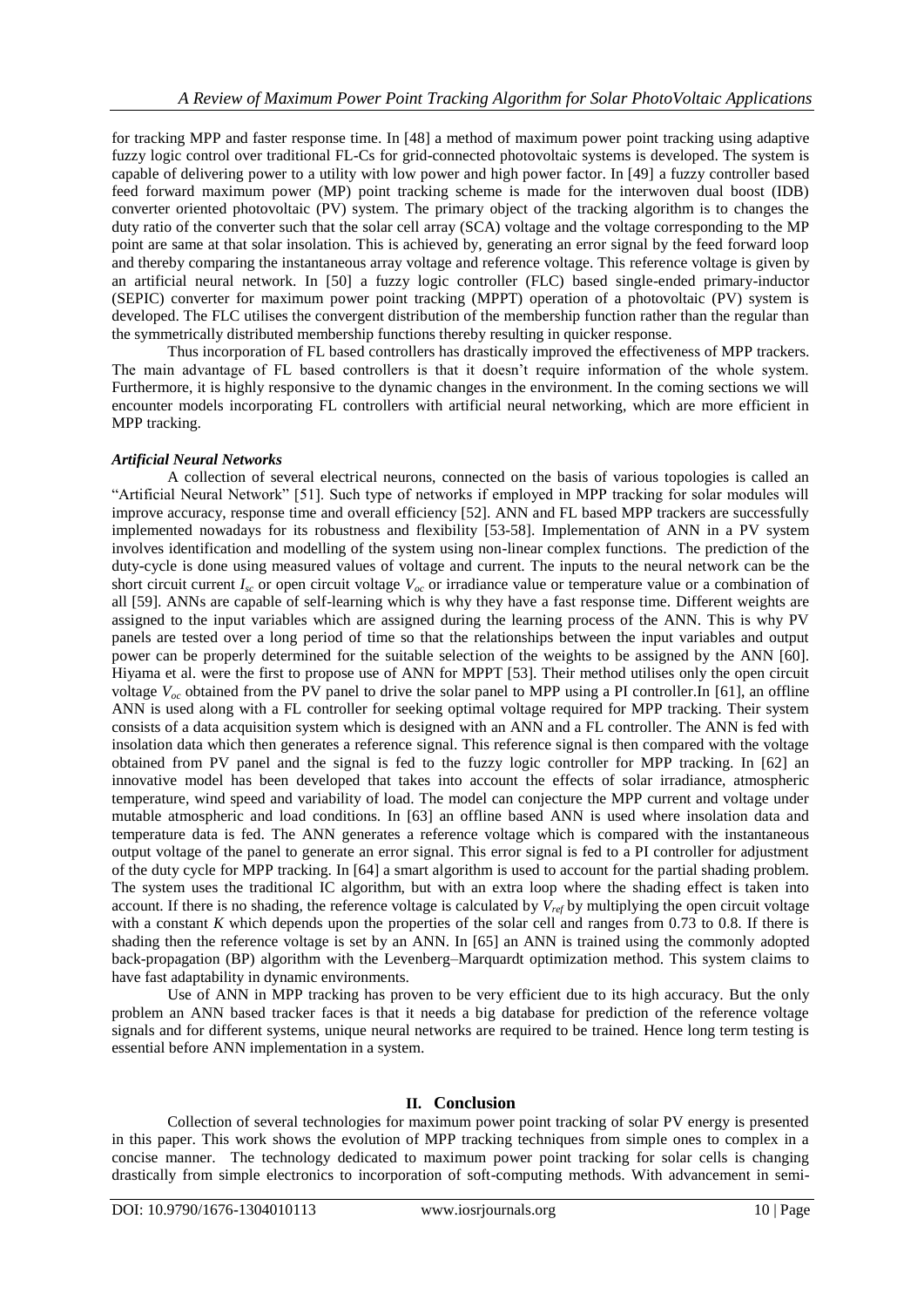conductor electronics, numerous techniques of MPP tracking has surfaced which differ in circuitry, implementation and operation and costs. Different techniques are used based on user demands. In this paper different techniques for MPP searching are listed along with their advantages, dis-advantages and latest research done. It is clear from this review that simple techniques like P&O method are best suited for cheap and standalone system. In most of the common applications, this method is used. Another common method of MPP tracking is the incremental conductance method. But for generation in Giga scale, sophisticated techniques like Fuzzy Logic, Artificial neural network may be incorporated which considerably lowers the losses thereby increasing efficiency and faster response time under dynamic weather conditions. However sophisticated techniques are costlier and hence may be used in large solar power plants. Numerous research is going on in the field of MPP techniques, some of which are also presented in this paper in concise manner.

#### **References**

- [1]. BP Statistical Review of World Energy, June 2017 ( $66<sup>th</sup>$  edition). London: BP. [2]. Dincer, Ibrahim. "Renewable energy and sustainable development: a crucial regional
- [2]. Dincer, Ibrahim. "Renewable energy and sustainable development: a crucial review." Renewable and sustainable energy reviews 4, no. 2 (2000): 157-175.
- [3]. Manwell, J. F., McGowan, J. G., & Rogers, A. L. (2010). Wind energy explained: theory, design and application, page no 25.John Wiley & Sons.
- [4]. Hatch, M. D., & Slack, C. R. (1970). Photosynthetic CO2-fixation pathways. Annual review of plant physiology, 21(1), 141-162.
- [5]. Council, G. W. E. (2016). Global Wind Statistics 2015. 2016.
- [6]. Adib, R., Murdock, H. E., Appavou, F., Brown, A., Epp, B., Leidreiter, A., & Farrell, T. C. (2016). Renewables 2016 Global Status Report. Global Status Report RENEWABLE ENERGY POLICY NETWORK FOR THE 21st CENTURY (REN21), 272.
- [7]. De Brito, M. A., Sampaio, L. P., Junior, L. G., & Canesin, C. A. (2011, September). Research on photovoltaics: review, trends and perspectives. In Power Electronics Conference (COBEP), 2011 Brazilian (pp. 531-537). IEEE.
- [8]. Iqbal, M. (2012). An introduction to solar radiation. Elsevier. Page no 339
- [9]. Iqbal, M. (2012). An introduction to solar radiation. Elsevier. Page no 354
- [10]. Tomson, T., Russak, V., & Kallis, A. (2008). Dynamic behavior of solar radiation. In Modeling Solar Radiation at the Earth's Surface (pp. 257-281). Springer, Berlin, Heidelberg.
- [11]. F. Schimpf, L. E. Norum. "Grid connected Converters for Photovoltaic, State of the Art, Ideas for Improvement of Transformerless Inverters", in Proc. of NORPIE, 2008, pp. 1-6.
- [12]. [12] 2002, pp. 1995-2000.
- [13]. P. C. Loh, et al. "Topological Development and Operational Analysis of Buck-Boost Current Source Inverters for Energy Conversion Applications", in Proc. of PESC, vol. 37, 2006, pp.1-6
- [14]. I. J. Balaguer, et al. "Survey of Photovoltaic Power Island Detection Methods", in Proc. of IECON, vol.34, 2008, pp.2247-2252.
- [15]. H. P. Desai and H. K. Patel, "Maximum power point algorithm in PV generation: An overview," in Proc. 7th Int. Conf. Power Electron. DriveSyst. Nov. 27–30, 2007, pp. 624–630.
- [16]. Jainand S, Agarwal V. A new algorithm for rapid tracking of approximate maximum power point in photovoltaic systems. IEEE Power Electron Lett 2004; 2(1):16–9.
- [17]. Xiao W, Dunford WG. A modified adaptive hill climbing MPPT method for photovoltaic power systems. In: Proc 35th annu IEEE power electron spec conf; 2004. p. 1957–63.
- [18]. Bazzi, A. M., & Krein, P. T. (2011). Concerning "maximum power point tracking for photovoltaic optimization using ripple-based extremum seeking control". IEEE Transactions on Power Electronics, 26(6), 1611-1612.
- [19]. Jainand S, Agarwal V. A new algorithm for rapid tracking of approximate maximum power point in photovoltaic systems. IEEE Power Electron Lett2004; 2(1):16–9.
- [20]. Xiao W, Dunford WG. A modified adaptive hill climbing MPPT method for photovoltaic power systems. In: Proc 35th annu IEEE power electron spec conf; 2004. p. 1957–63.
- [21]. Bazzi, A. M., & Krein, P. T. (2011). Concerning "maximum power point tracking for photovoltaic optimization using ripple-based extremum seeking control". IEEE Transactions on Power Electronics, 26(6), 1611-1612.
- [22]. Masoum MAS, Dehbonei H, Fuchs EF. Theoretical and experimental analyses of photovoltaic systems with voltage and currentbased maximum power-point tracking. IEEE Trans Energy Convers 2002; 17(4):514–22.
- [23]. Arcidiacono V, Corsi S, Lambri L. Maximum power point tracker for photovoltaic power plants. In: Proc IEEE photovoltaic spec conf; 1982. p. 507–12
- [24]. Bodur M, Ermis M. Maximum power point tracking for low power photovoltaic solar panels. In: Proc 7th Mediterranean electrotechnical conf; 1994. p. 758– 61.
- [25]. Sugimoto H, Dong H. A new scheme for maximum photovoltaic power tracking control. In: Proc IEEE power conv conf; 1997. p. 691–6
- [26]. Solodovnik EV, Liu S, Dougal RA. Power controller design for maximum power tracking in solar installations. IEEE Trans Power Electron 2004;19(5):1295–304
- [27]. De Carvalho PCM, Pontes RST, Oliviera Jr DS, Riffel DB, De Oliviera RGV, Mesquita SB. Control method of a photovoltaic powered reverse osmosis plant without batteries based on maximum power point tracking. In: Proc IEEE PES transmiss distrib conf & expo. Latin, America; 2004. p. 137–42.
- [28]. Rtiz-Rivera EI, Peng F. A novel method to estimate the maximum power for a photovoltaic inverter system. In: Proc 35th annu IEEE power electron spec conf; 2004. p. 2065–9.
- [29]. Zhang M, Wu J, Zhao H. The application of slide technology in PV maximum power point tracking system. In: Proc 5th world congr intell contr automat; 2004. P. 5591–4.
- [30]. Jainand S, Agarwal V. A new algorithm for rapid tracking of approximate maximum power point in photovoltaic systems. IEEE Power Electron Lett 2004; 2(1):16–9.
- [31]. Femia N, Petrone G, Spagnuolo G, Vitelli M. Optimization of perturb and observe maximum power point tracking method. IEEE Trans Power Electron 2005;20(4):963–73
- [32]. NSD' Souza LAC, Lopes XJ. Liu. Comparative study of variable size perturba- tion and observation maximum power point trackers for PV systems. Electric Power Systems Research 2010;80:296–305.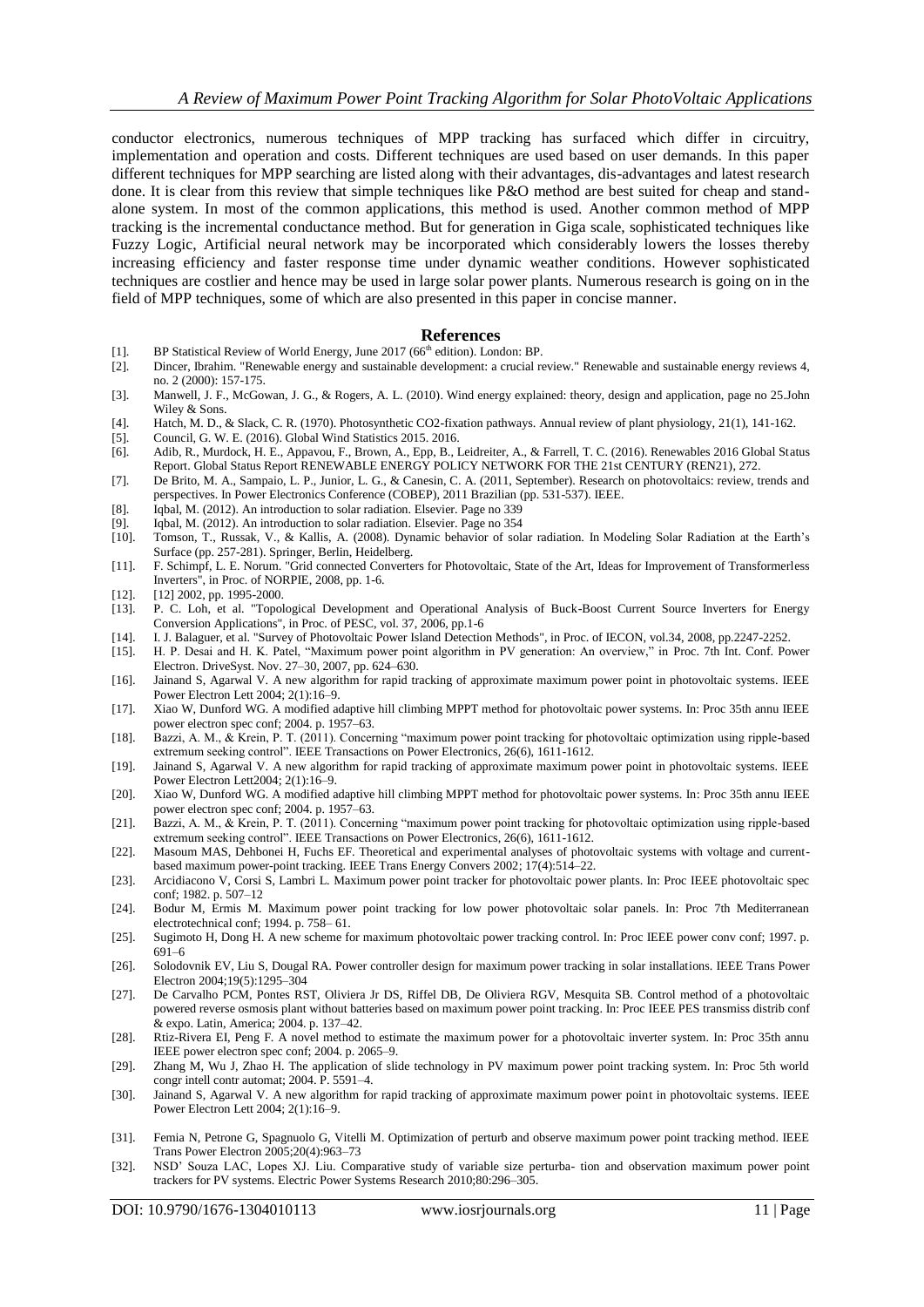- [33]. P. Midya, P. Krein, R. Turnbull, R. Reppa, and J. Kimball, "Dynamic maximum power point tracker for photovoltaic applications," in Proc.27th Annu. IEEE Power Electronics Specialists Conf., vol. 2, Jun. 1996, pp. 1710–1716.
- [34]. C. Hua and J. R. Lin, "DSP-based controller application in battery storage of photovoltaic system," in Proc. IEEE IECON 22nd Int. Conf. Ind.Electron., Contr. Instrum., 1996, pp. 1705–1710.
- [35]. M. A. Slonim and L. M. Rahovich, "Maximum power point regulator for 4 kWsolar cell array connected through invertor to the AC grid," in Proc.31st Intersociety Energy Conver. Eng. Conf., 1996, pp. 1669–1672.
- [36]. A. Al-Amoudi and L. Zhang, "Optimal control of a grid-connected PV system for maximum power point tracking and unity power factor," in Proc. Seventh Int. Conf. Power Electron. Variable Speed Drives, 1998, pp. 80–85.
- [37]. Ahmed, J., & Salam, Z. (2015). An improved perturb and observe (P&O) maximum power point tracking (MPPT) algorithm for higher efficiency. Applied Energy, 150, 97-108.
- [38]. Esram, T., & Chapman, P. L. (2007). Comparison of photovoltaic array maximum power point tracking techniques. IEEE Transactions on energy conversion, 22(2), 439-449.
- [39]. Abdelsalam, A. K., Massoud, A. M., Ahmed, S., & Enjeti, P. N. (2011). High-performance adaptive perturb and observe MPPT technique for photovoltaic-based microgrids. IEEE Transactions on Power Electronics, 26(4), 1010-1021.
- [40]. Liu, B., Duan, S., Liu, F., & Xu, P. (2007, November). Analysis and improvement of maximum power point tracking algorithm based on incremental conductance method for photovoltaic array. In Power Electronics and Drive Systems, 2007. PEDS'07. 7th International Conference on (pp. 637-641). IEEE.
- [41]. F. Liu, S. Duan, F. Liu, B. Liu, and Y. Kang, "A variable step size INC MPPT method for PV systems," IEEE Trans. Ind. Electron., vol. 55, no. 7, pp. 2622–2628, Jul. 2008.
- [42]. Safari, A., & Mekhilef, S. (2011). Simulation and hardware implementation of incremental conductance MPPT with direct control method using cuk converter. IEEE transactions on industrial electronics, 58(4), 1154-1161.
- [43]. Enrique, J. M., Andújar, J. M., & Bohorquez, M. A. (2010). A reliable, fast and low cost maximum power point tracker for photovoltaic applications. Solar Energy, 84(1), 79-89.
- [44]. SalasV,Olı´asE,La´zaro.A,BarradoA.Newalgorithmusingonlyonevariablemeasurementappliedtoamaximumpowerpointtracker.Solar Energy Material SolarCells2005;1–4:675–84.
- [45]. SalasV,Olı´as E,La´ zaro A,BarradoA.Evaluationofanewmaximumpower point tracker(MPPT)appliedtothephotovoltaicstandalonesystems.Solar Energy MaterialSolarCells2005;87(1–4):807–15.
- [46]. A. Mathew and A. I. Selvakumar, "New MPPT for PV arrays using fuzzy controller in close cooperation with fuzzy cognitive network," IEEE Trans. Energy Conv., vol. 21, no. 3, pp. 793–803, Sep. 2006.
- [47]. C.-S. Chiu, "T-S fuzzy maximum power point tracking control of solar power generation systems," IEEE Trans. Energy Conv., vol. 25, no. 4, pp. 1123–1132, Dec. 2010.
- [48]. Salah CB, Ouali.Comparison M. of fuzzy logic and neural network in max- imum power point tracker for PV systems. Electric Power Systems Research 2011; 81:43–50.
- [49]. Subudhi, B., & Pradhan, R. (2013). A comparative study on maximum power point tracking techniques for photovoltaic power systems. IEEE Transactions on sustainable energy, 4(1), 89-98.
- [50]. Esram, Trishan, and Patrick L. Chapman. "Comparison of photovoltaic array maximum power point tracking techniques." IEEE Transactions on energy conversion 22, no. 2 (2007): 439-449.
- [51]. Patcharaprakiti, N., Premrudeepreechacharn, S., & Sriuthaisiriwong, Y. (2005). Maximum power point tracking using adaptive fuzzy logic control for grid-connected photovoltaic system. Renewable Energy, 30(11), 1771-1788.
- [52]. Veerachary, M., Senjyu, T., & Uezato, K. (2002). Feedforward maximum power point tracking of PV systems using fuzzy controller. IEEE Transactions on Aerospace and Electronic Systems, 38(3), 969-981.
- [53]. El Khateb, A., Rahim, N. A., Selvaraj, J., & Uddin, M. N. (2014). Fuzzy-logic-controller-based SEPIC converter for maximum power point tracking. IEEE Transactions on Industry Applications, 50(4), 2349-2358.
- [54]. Khanaki, R., Radzi, M. A. M., & Marhaban, M. H. (2013, November). Comparison of ANN and P&O MPPT methods for PV applications under changing solar irradiation. In Clean Energy and Technology (CEAT), 2013 IEEE Conference on (pp. 287-292). **IEEE**
- [55]. S. Weerasooriya and M. A. El-Sharkawi: Laboratory implementation of a neural network trajectory controller for a dc motor, IEEE Transaction on Energy Conversion, Vol. EC-8, No. 4, pp. 107-113, March 1993.
- [56]. Hiyama T, Kouzuma S, Imakubo T. Identification of optimal operating point of PV modules using neural network for real time maximum power tracking control. IEEE Transactions on Energy Conversion 1995; 10(2):360–7.
- [57]. Hiyama T, Kitabayashi K. Neural network based estimation of maximum power generation from PV module using environmental information. IEEE Transactions on Energy Conversion 1997; 12:241–7.
- [58]. Giraud F, Salameh ZM. Analysis of the effects of a passing cloud on a grid- interactive photovoltaic system with battery storage using neural networks. IEEE Transactions on Energy Conversion 1999; 14(4):1572–7.
- [59]. Al-moudi A, Zhang L. Application of radial basis function networks for solar- array modeling and maximum power point prediction. IEE Proceedings 2000, 147(5), 310–316.
- [60]. Hussein A, Hirasawa K, Hu J, Murata J. The dynamic performance of photovoltaic supplied dc motor fed from DC–DC converter and controlled by neural networks, In: Proc. Int. Joint Conf. Neural Netw; 2002, pp. 607–612.
- [61]. Sun X, Wu W, Li X, Zhao Q. A research on photovoltaic energy controlling system with maximum power point tracking, In: Proc. Power Convers. Conf.; 2002, pp. 822–826. [27] Hilloowala RM, Sharaf AM
- [62]. Veera chaw Mummadi and Narri Yadaiah: ANN based .oeak n.ower tracking far PV supplied DC motors, Solar Energy, Vol. 69, No. 4. pp. 343-350, April 2000.
- [63]. Ali Reza Reisi, Mohammad Hassan Moradi, Shahriar Jamasb. (2013). Classification and comparison of maximum power point tracking techniques for photovoltaic system: A review. Renewable and Sustainable Energy Reviews,19, 433–443
- [64]. Veerachary, M., Senjyu, T., & Uezato, K. (2003). Neural-network-based maximum-power-point tracking of coupled-inductor interleaved-boost-converter-supplied PV system using fuzzy controller. IEEE Transactions on Industrial Electronics, 50(4), 749- 758.
- [65]. Rai, Anil K., N. D. Kaushika, Bhupal Singh, and Niti Agarwal. "Simulation model of ANN based maximum power point tracking controller for solar PV system." Solar Energy Materials and Solar Cells 95, no. 2 (2011): 773-778.
- [66]. Ramaprabha, R., & Mathur, B. L. (2011). Intelligent controller based maximum power point tracking for solar PV system. International Journal of Computer Applications, 12(10), 37-41.
- [67]. Punitha, K., Devaraj, D., & Sakthivel, S. (2013). Artificial neural network based modified incremental conductance algorithm for maximum power point tracking in photovoltaic system under partial shading conditions. Energy, 62, 330-340.